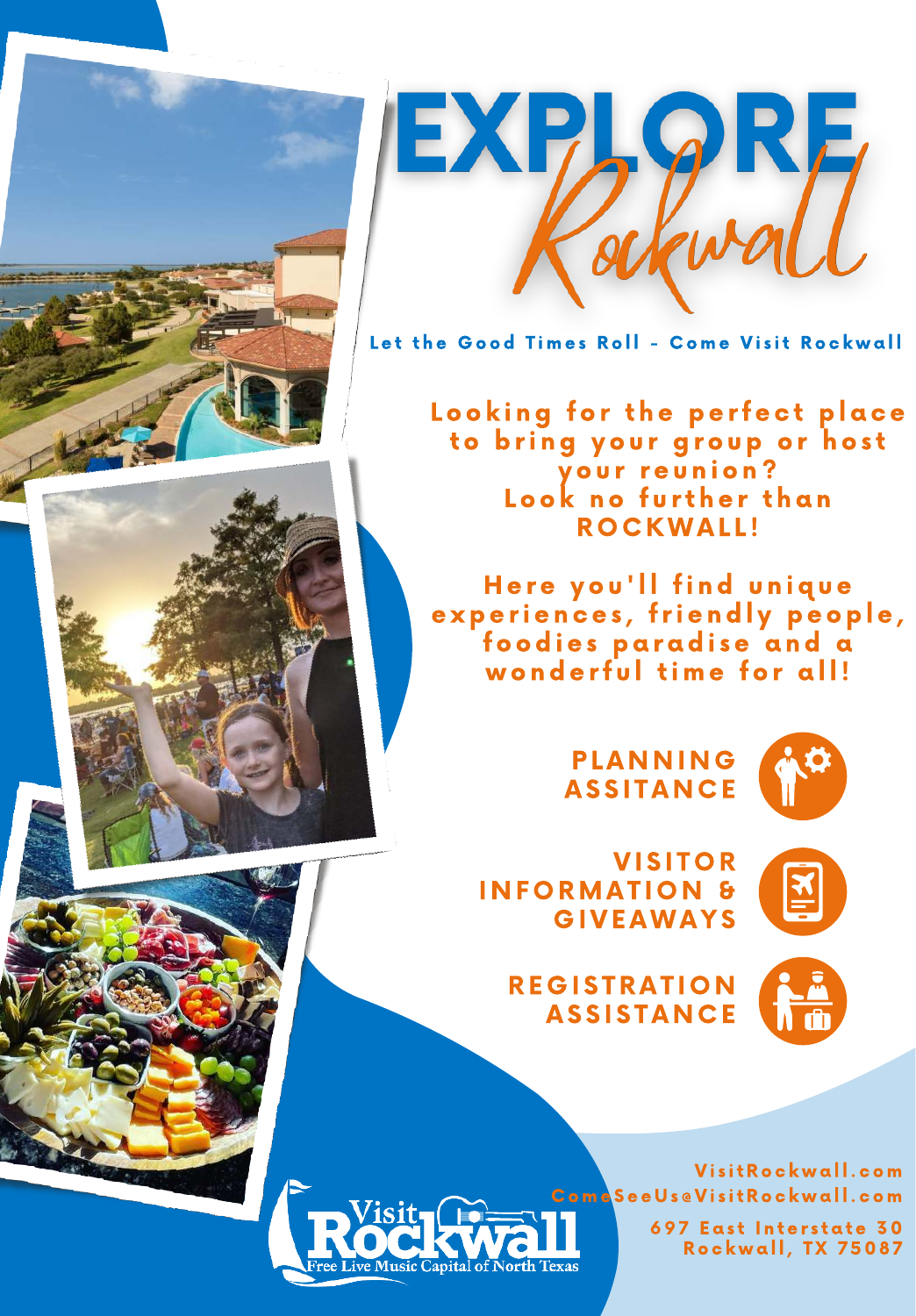# GROUP **SERVICES**

As local experts with extensive in-market relationships, we can provide meeting and conference planners with a comprehensive view of Rockwall.

We are the best first point of contact to help planners find the right fit for any size meeting. Our completely complimentary services save you time, effort and help you make the smartest decisions.

Request bags and information for your group! Welcome your guests with bags with information about dining options, things to do during and shops to visit. Visit Rockwall also provides visitor quides, maps and more.



Visit Rockwall can create itineraries tailored to your group or you can download one of the preprepared. Our selection includes:

- · Girls Getaway
- . History Buff Weekend
- Family Fun
- Romantic Getaway

![](_page_1_Picture_11.jpeg)

There are opportunities for self-guided tours as well as quided tours for your group to take advantage of.

Need assistance in bringing your event to Rockwall or any of the above? Contact Visit Rockwall!

![](_page_1_Picture_14.jpeg)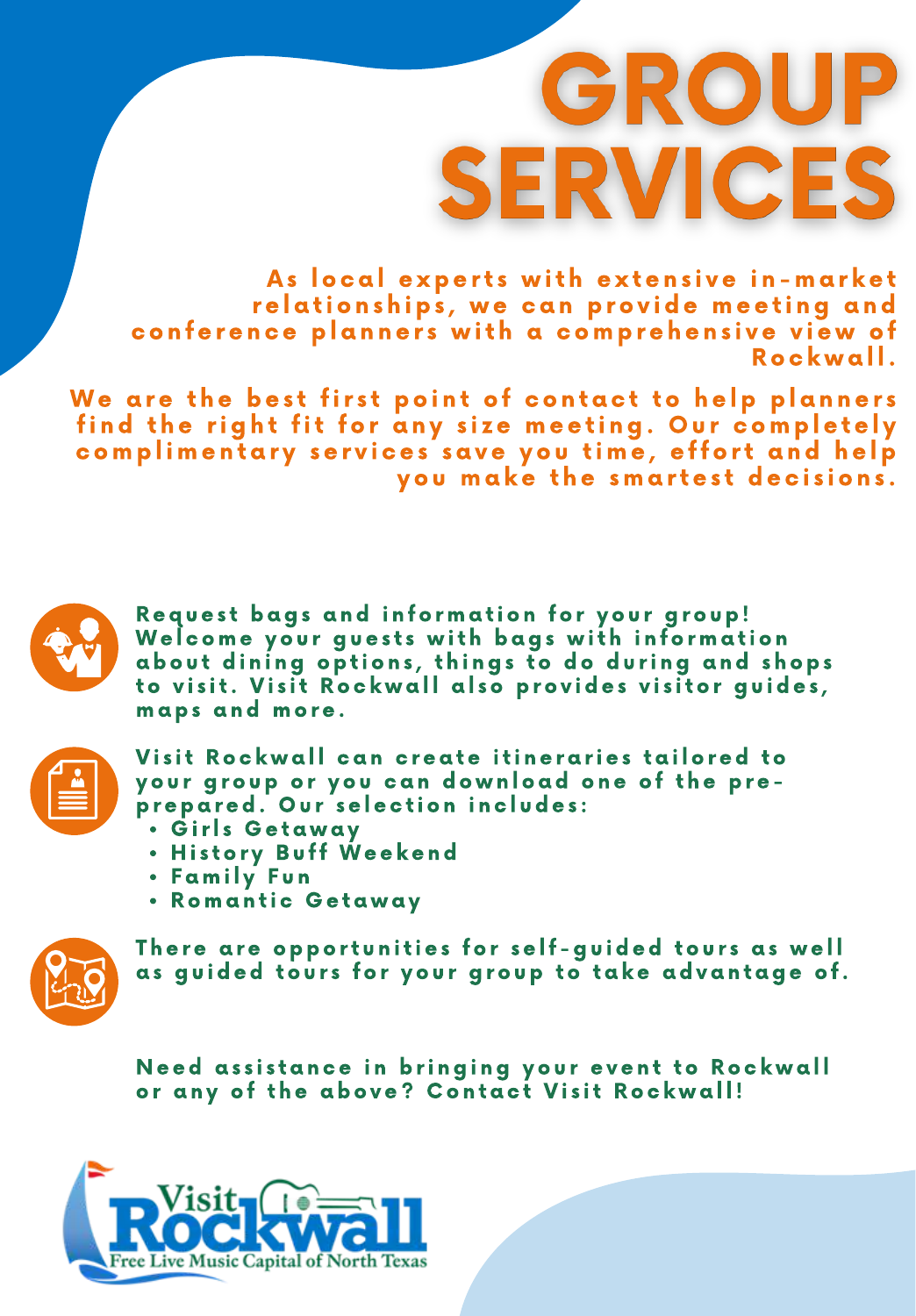# GROUP **SERVICES**

![](_page_2_Picture_1.jpeg)

## **Planning Assistance**

- . Group activity ideas and contacts.
- · Resources and ideas for offsite event spaces, group restaurants, local speakers & entertainers, service project ideas, etc.
- . Local Media List, tips for contacting media and news release.

## Attendance Building & Meeting Marketing

- . Rockwall Community Guides and giveaways to promote future meetings in Rockwall.
- Rockwall Images, videos and promotional text for use for marketing materials.
- · Social media promotion.
- . Rockwall themed banner for email signatures.

![](_page_2_Picture_11.jpeg)

# Company's Coming!

- . Visit Rockwall will include details of your conference in the newsletter, so local businesses can roll out the red carpet for your attendees.
- · Distribute media alert to local media to help garner local media coverage.

# Services & Offerings

- . Community Guides
- Area Maps
- Visitor Brochures
- Restaurant Listing
- Meeting Planner Gift Basket(s)
- p r o v i d e n e e d e d i n f o r m a t i o n )
- Social Media Promotion (Planner to provide i n f o r m a t i o n )
- Access to Promotional V i d e o

![](_page_2_Picture_24.jpeg)

- Access to Promotional Pictures and Text
- Access to Vendor List
- Pre-event & Post-event survey **Option**
- Coordination of Tours
- Press Release (planner to Coordination of Site Visits
	- Provide Information to selection committees
	- Welcome Booth (2 peak room n i g h t )
	- Visit Rockwall Swag
		- K o o z i e s
		- Keychains
		- o Stickers
		- $\circ$  Postcards
		- S u n g l a s s e s
		- **o Hand Sanitizer**
		- **S** First Aid Kit
		- o Mirror
		- $\circ$  Rockwall T-Shirt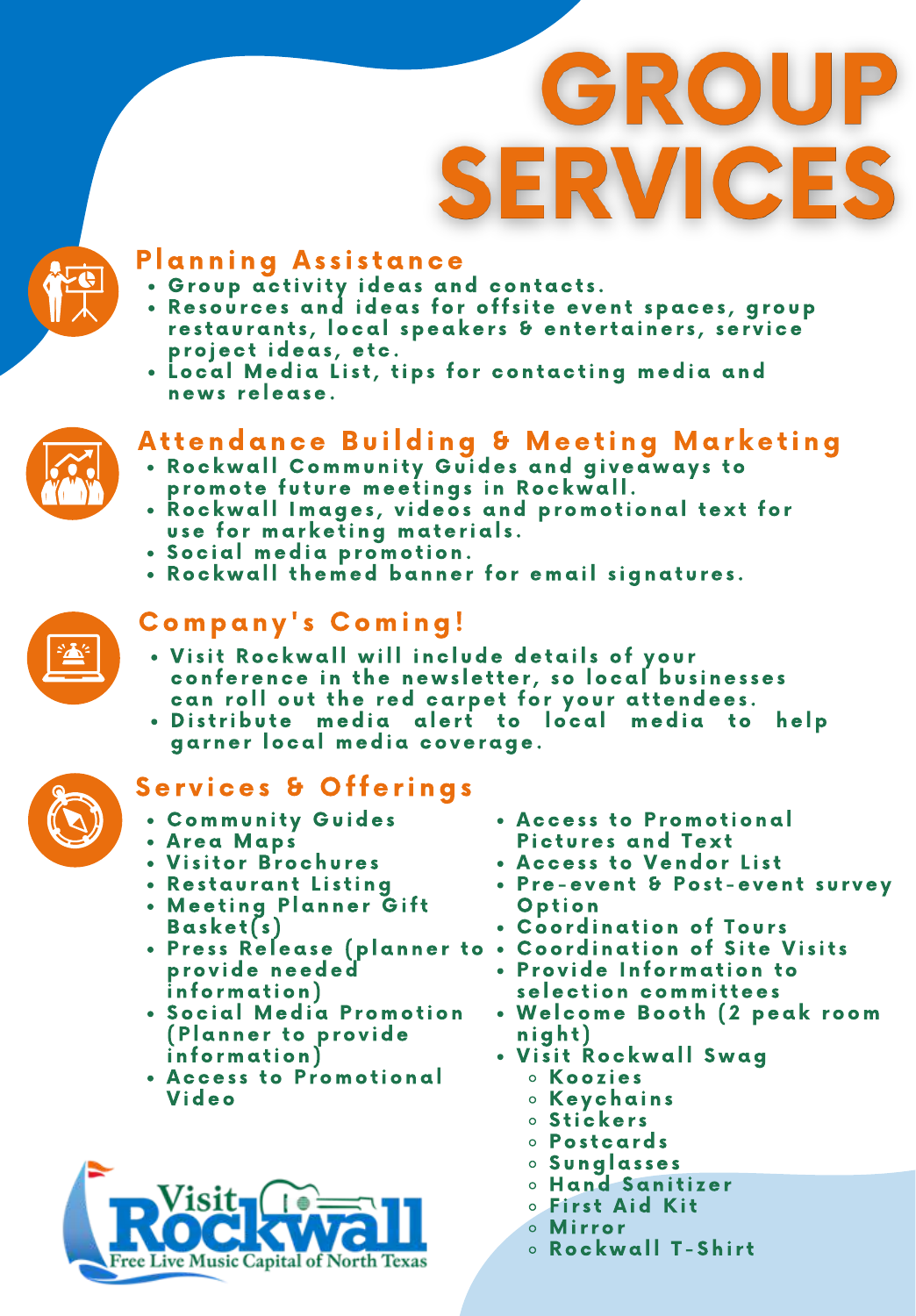![](_page_3_Picture_0.jpeg)

DARBY BURKEY Darby @Visit Rockwall.com P: 972.771.5733 | C: 214.460.5361 President & CEO

**FOLLOW US:** Facebook @VisitRockwall Instagram @VisitRockwall

## Visit Rockwall.com

## 697 East Interstate 30 **Rockwall, TX 75087**

Number of promotional items and welcome bags should not exceed total attendance.

Visit Rockwall reserves the right to modify offerings.

Visit Rockwall requires commitment to be listed as a sponsor of event/meeting with any group servicing.

All group services are subject to room night blocks.

![](_page_3_Picture_9.jpeg)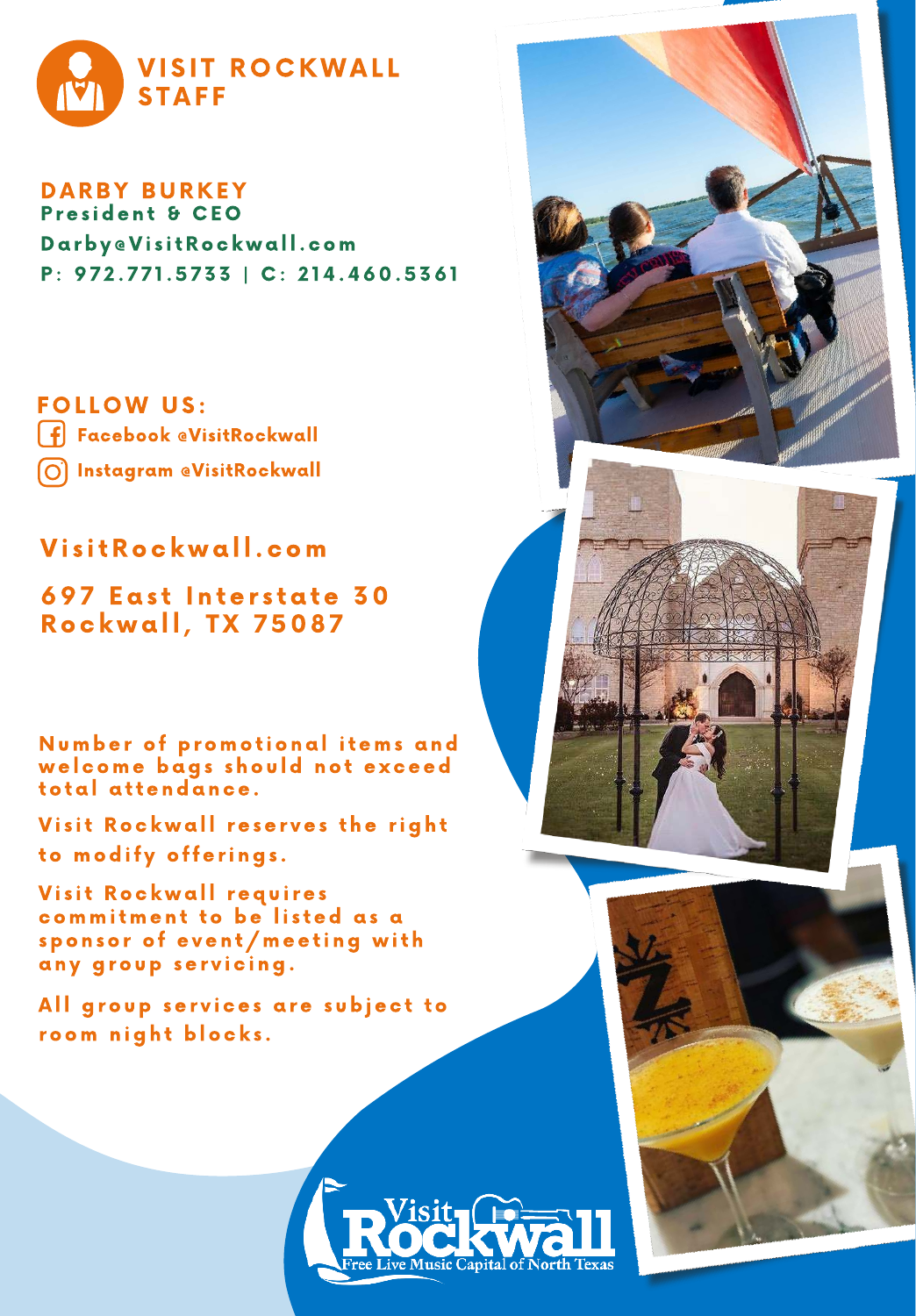![](_page_4_Picture_0.jpeg)

#### **REQUEST FOR PROPOSAL**

*Visit Rockwall*

*Fill out this form with your information and email to Darby@VisitRockwall.com. You are welcome to submit your RFP along with this form. Once emailed, a member of our team will be in contact with you ASAP. We are thrilled to be considered for your next event!*

| <b>CONTACT NAME:</b>         |            |               |                             |
|------------------------------|------------|---------------|-----------------------------|
| <b>ORGANIZATION NAME:</b>    |            |               |                             |
| <b>ADDRESS:</b>              |            |               |                             |
| CITY, STATE, ZIP CODE:       |            |               |                             |
| EMAIL:                       |            |               |                             |
| <b>PHONE:</b>                |            |               |                             |
| <b>MEETING NAME:</b>         |            |               |                             |
| <b>BEST WAY TO CONTACT:</b>  | EMAIL      | $\vert$ PHONE | <b>MAIL</b><br>$\mathbf{1}$ |
| <b>ARRIVAL DATE:</b>         |            |               |                             |
| <b>DEPARTURE DATE:</b>       |            |               |                             |
| ARE YOUR DATES FLEXIBLE?     | <b>YES</b> | <b>NO</b>     |                             |
| <b>ESTIMATED ATTENDANCE:</b> |            |               |                             |
| <b>SLEEPING ROOM</b>         |            |               |                             |
| <b>REQUIREMENTS:</b>         |            |               |                             |
| MEETING ROOM                 |            |               |                             |
| <b>REQUIREMENTS:</b>         |            |               |                             |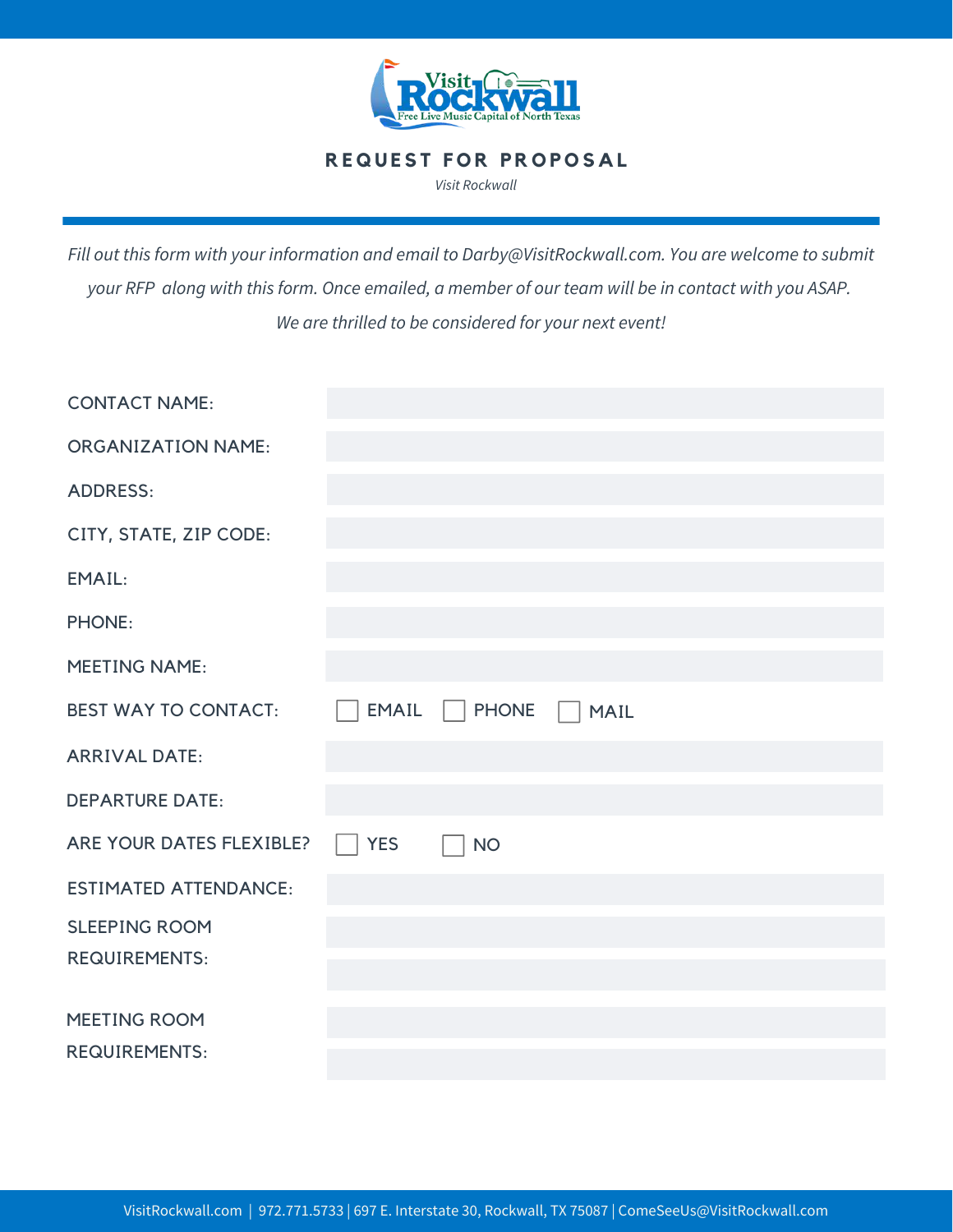![](_page_5_Picture_0.jpeg)

### **REQUEST FOR PROPOSAL**

*Visit Rockwall*

| <b>FOOD &amp; BEVERAGE</b><br><b>REQUIREMENTS:</b>                      |  |
|-------------------------------------------------------------------------|--|
| <b>EXHIBIT SPACE</b><br><b>REQUIREMENTS:</b>                            |  |
| AUDIO/VISUAL<br><b>REQUIREMENTS:</b>                                    |  |
| COMPETITION<br><b>REQUIREMENTS:</b>                                     |  |
| <b>WHERE HAS THIS</b><br><b>EVENT/MEETING BEEN HELD</b><br>IN THE PAST? |  |
| ADDITIONAL<br><b>INFORMATION:</b>                                       |  |

![](_page_5_Picture_4.jpeg)

![](_page_5_Picture_5.jpeg)